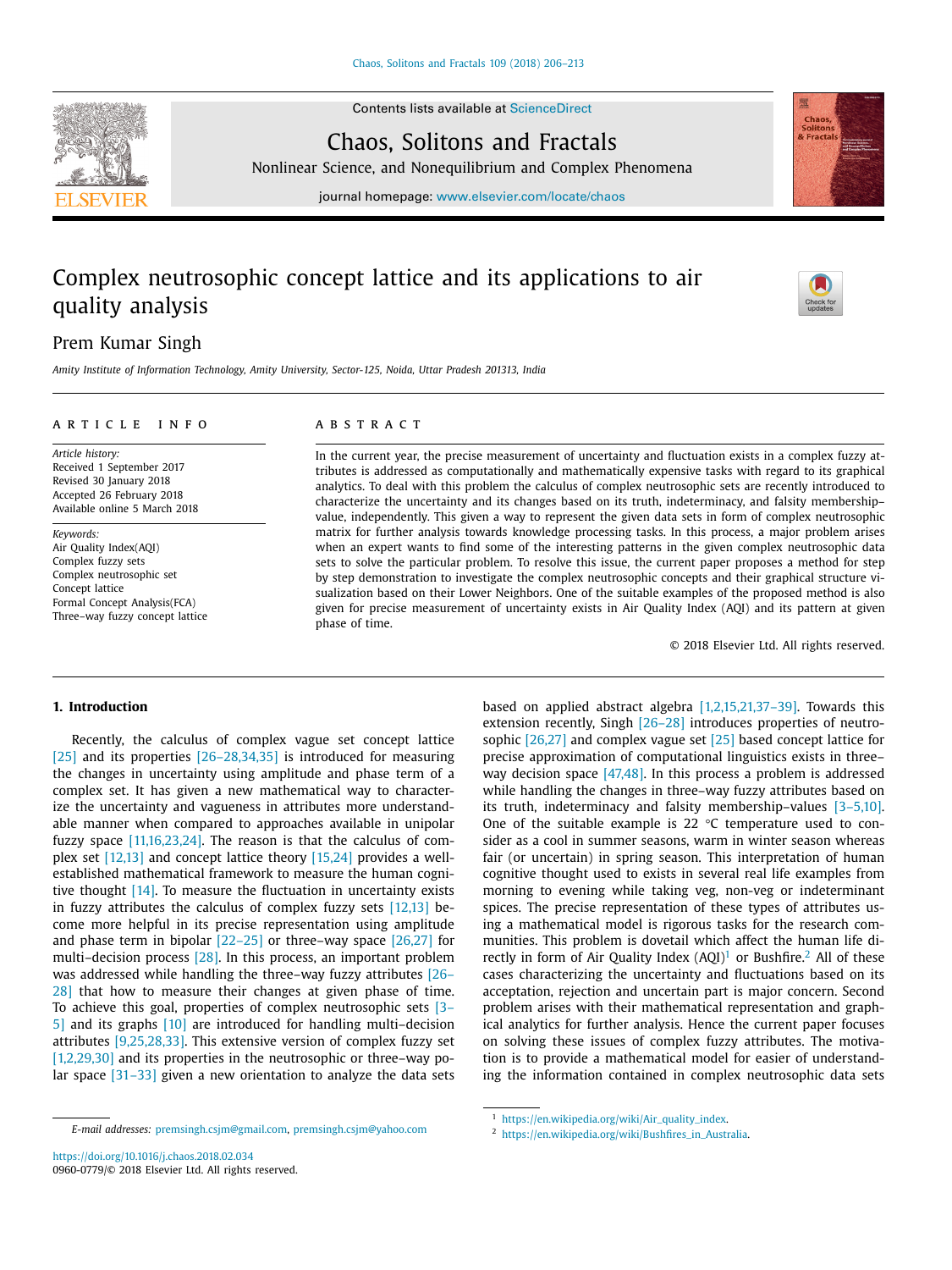<span id="page-1-0"></span>**Table 1** Some necessary conditions for the uses of complex neutrosophic set.

|               | Complex<br>fuzzy<br>set | Complex<br>vague<br>set | Complex<br>neutrosophic<br>set |
|---------------|-------------------------|-------------------------|--------------------------------|
| Domain        | Universe of             | Universe of             | Universe of                    |
|               | Discourse               | Discourse               | Discourse                      |
| Co-domain     | Unipolar-value          | Bipolar-valued          | Three-valued                   |
|               | in unit                 | in unit                 | in unit                        |
|               | circle $[0, 1]$         | in circle [0, 1]        | circle $[0, 1]^3$              |
| Truth         | Yes in                  | Yes in                  | Yes                            |
| membership    | [0, 1]                  | $[0, 1]^{2}$            | in $[0, 1]^3$                  |
| False         | N٥                      | Yes in                  | Yes                            |
| membership    |                         | [0, 1]                  | in $[0, 1]^3$                  |
| Indeterminacy | No                      | $1 - True$              | Yes                            |
| membership    |                         | -false                  | in $[0, 1]^3$                  |
| Amplitude     | Yes in                  | Yes in                  | Yes in                         |
| term          | [0, 1]                  | $[0, 1]^{2}$            | $[0, 1]^3$                     |
| Phase term    | Yes                     | Yes                     | Yes                            |
| measurement   | $[0, 2\pi]$             | $[0, 2\pi]$             | in [0, $2\pi$ ]                |
| Uncertainty   | Yes in                  | Yes in                  | Yes                            |
| measurement   | [0, 1]                  | $[0, 1]^{2}$            | in $[0, 1]^3$                  |
| Fluctuation   | Yes                     | Yes                     | Yes                            |
| measurement   |                         |                         |                                |
| Graph         | Yes                     | Yes                     | Yes                            |

based on its maximal acceptation, minimal rejection or uncertain regions, independently. To achieve this goal, the current paper focuses on depth analysis of complex neutrosophic context and its graphical structure visualization based on applied abstract algebra.

Recently, some of the researchers started analyzing the indeterminacy based on their partial ordering [\[17–20\]](#page-7-0) graphical visualization [\[26–28\]](#page-7-0) to approximate it more prominently via three–way decision space [\[40–42\].](#page-7-0) All of these approaches fail in precise measurement of periodic changes in three–way or neutrosophic fuzzy attributes. One of the suitable example is Air Quality Index (AQI) of any country changes at each interval of time. In this case, measuring the AQI based on its acceptation, rejection or uncertain regions is a computationally expensive tasks for the researchers. The reason is that the values of AQI used to change several times in a day due to change in level of  $PM<sub>2.5</sub>$ ,  $PM<sub>10</sub>$ ,  $NO<sub>2</sub>$  and other parameters. In this case precise representation of uncertainty and its changes based on its acceptation, rejection and uncertain regions at given phase of time is mathematically expensive tasks. To conquer this problem recently, some of the researchers tried to represent them using the calculus of complex neutrosophic sets  $[3-5]$  and its graph theory [\[10\]](#page-7-0) for multi-decision process [\[9,18,28,36\]](#page-7-0) at  $\delta$ -granulation [\[43–48\].](#page-7-0) However, none of the available approaches described any ways to find some of the useful pattern exists in the complex neutrosophic contexts for knowledge processing tasks. Due to which, the current paper focuses on introducing a method for finding some of the interesting pattern in complex neutrosophic contexts based on applied lattice theory. The reason is it provides a more descriptive measurement of uncertainty and its changes in the complex fuzzy attributes based on its truth, indeterminacy and uncertain regions, independently when compared to other extensions of neutrosophic sets as shown in Table 1. To acquire this advantages the calculus of applied lattice theory [\[11,15,16,38,39\]](#page-7-0) and its extensive properties [\[22–28\]](#page-7-0) is utilized in this paper for generating the complex neutrosophic concepts and its hierarchical order visualization in the concept lattice using their Lower Neighbors. The reason to utilize the Lower Neighbor method is that it provides an easier way to investigate the concepts within limited time complexity when compared to other approaches  $[6-8]$ . In this way, the proposed method provides a basis of an algorithm for compressed graphical visualization of complex neutrosophic context in the concept lattice. The motivation is to provide a mathematical model to analyze the complex neutrosophic data sets more precisely when compared to its numerical representation. The objec-

Complex fuzzy attributes



**Fig. 1.** The motivation for introducing the complex neutrosophic concept lattice.

tive is to extract some of the useful pattern in the given complex neutrosophic context for multi–decision process as shown in Fig. 1. It can be considered as one of the significant outputs of the proposed method in the field of complex data set analysis.

Remaining part of the paper is organized as follows: Section 2 provides some basic preliminaries about complex neutrosophic sets. [Section](#page-3-0) 3 provides a method for generating the complex neutrosophic concepts using their Lower Neighbor. [Section](#page-4-0) 4 provides illustration of the proposed method with an example. [Section](#page-6-0) 5 contains discussions followed by conclusions, and references.

## **2. Complex neutrosophic context and its graphical visualization**

Recently, it seems that. handling complex neutrosophic data set like measuring the quality of AQI is mathematically rigorous tasks. To deal with these types of complex or seasonal data sets one solution is to represent them matrix format and try to visualize them in the graph. The current section contains some useful definitions to achieve this goal as given below:

**Definition 1** (Complex fuzzy set [\[21,29,30\]\)](#page-7-0)**.** A complex fuzzy set *Z* can be defined over a universe of discourse *U* having a single fuzzy membership–value at given phase of time. The complex– valued grade of membership of an element  $z \in U$  can be characterized by  $\mu_Z(z)$ . The membership–values that  $\mu_Z(z)$  may receive all values within the unit circle of a defined complex plane in the form  $\mu_Z(z) = r_z(x)e^{i w_z(x)}$ , where  $i = \sqrt{-1}$ , both  $r_Z(z)$  and  $w_Z(z)$  are real–valued and  $r_Z(z) \in [0, 1]$ . The complex fuzzy set *Z* may be represented as the set of ordered pairs:

$$
Z = \{(z, \mu_Z(z)) : z \in U\} = \{(z, r_Z(z)e^{iw_Z(z)}) : z \in U\}
$$

The union, intersection and other operator among complex fuzzy set can be studied in  $[1-3]$  with an illustrative example for better understanding.

**Example 1.** Let us suppose, an expert wants to measure the level of AQI index of the given geographical regions (i.e. object–*x*1) based on its saturation value of  $PM_{10}$  (i.e. attribute  $y_1$ ). The user collected the data and saw that the saturation value of  $PM_{10}$ changes 50 percent in six to seven months. This complex fuzzy attributes can be written using the properties of complex fuzzy set as follows:  $0.5e^{i1.2\pi}$ . In case the user want to represent the indeterminacy and falsity regions then properties of neutrosophic set can be useful.

**Definition 2** (Neutrosophic set [\[32\]\)](#page-7-0). It provides a way to characterize the uncertainty and vagueness in attributes  $y \in Y$  based on truth–membership function  $T_N(y)$ , a indeterminacy–membership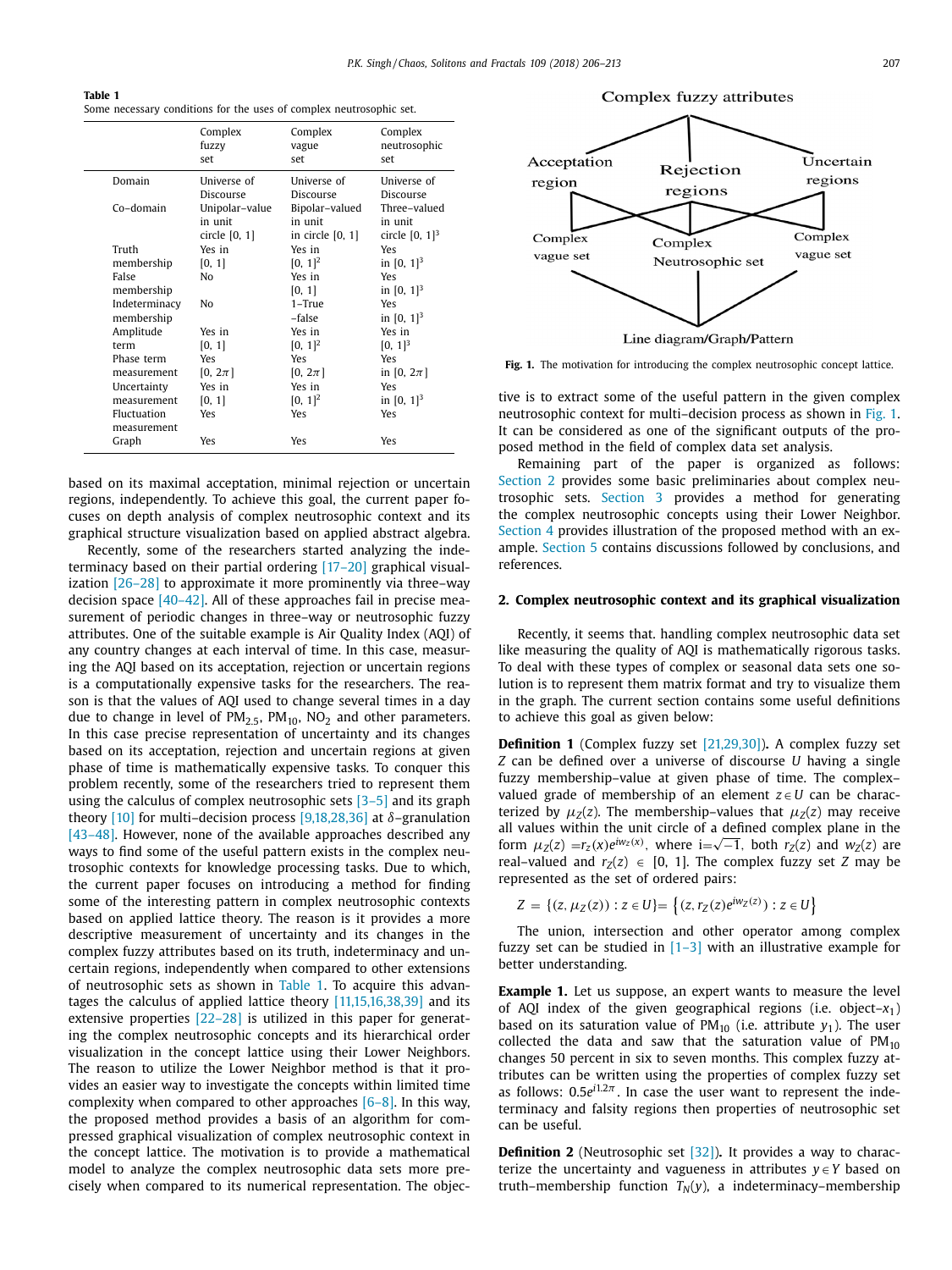<span id="page-2-0"></span>function  $I_N(\gamma)$  and a falsity–membership function  $F_N(\gamma)$ . The  $T_N(\gamma)$ ,  $I_N(y)$  and  $F_N(y)$  are real standard or non-standard subsets of ]0−, 1+[as given below:

 $T_N$  :  $Y \rightarrow 0^-$ , 1<sup>+</sup>[,  $I_N: Y \rightarrow ]0^-, 1^+[$  $F_N: Y \rightarrow ]0^-, 1^+[$ .

The neutrosophic set can be represented as follows:

 $N = \{(x, T_N(y), I_N(x), F_N(y)) : y \in Y\}$  where  $0^- \le T_N(y) + I_N(y)$  $+ F_N(y) \leq 3^+$ .

It is noted that  $0^- = 0 - \epsilon$  where 0 is its standard part and  $\epsilon$ is its non-standard part. Similarly,  $1^+=1+\epsilon$   $(3^+=3+\epsilon)$  where 1 (or 3) is standard part and  $\epsilon$  is its non-standard part. The real standard  $(0, 1)$  or  $[0, 1]$  can be also used to represent the neutrosophic set. The union and intersection among neutrosophic sets *N*<sup>1</sup> and  $N_2$  can be computed as follows:

 $\bullet N_1 \cup N_2 = \{ (x, T_{N_1}(x) \vee T_{N_2}(x), I_{N_1}(x) \wedge I_{N_2}(x), F_{N_1}(x) \}$  $\land$  *F*<sub>N<sub>2</sub></sub>(*x*)) : *x* ∈ *X*}

The intersection of  $N_1$  and  $N_2$  can be defined as follows:

•
$$
N_1 \cap N_2 = \{(x, T_{N_1}(x) \land T_{N_2}(x), I_{N_1}(x) \lor I_{N_2}(x), F_{N_1}(x) \lor F_{N_2}(x)) : x \in X\}.
$$

**Example 2.** Example [1](#page-1-0) represents the acceptation part of  $PM_{10}$  in the given year. In case, the expert wants to measure the acceptation, rejection or indeterminacy part exists in AQI then the properties of neutrosophic set can be useful. To illustrate the problem, let us consider an expert founds that the level of  $PM_{10}$  in the given area is 60 percent accepted, 20 rejected and 10 percent uncertain for the health of citizens. This neutrosophic value can be written as (0.6, 0.2, 0.1) where 0.6 represents the truth–membership value, 0.2 indeterminacy–membership value, and 0.1 falsity–membership value. Now suppose the user want to measure the changes on the acceptation, rejection and uncertain regions of neutrosophic value at the given year. In this case, the properties of complex neutrosophic set can be useful.

**Definition 3** (Complex neutrosophic set [\[3–5\]\)](#page-7-0)**.** A complex neutrosophic set *Z* can be defined over a universe of discourse *U*. The uncertainty in the attributes *z* ∈*U* can be characterized by true <sup>−</sup>0 <  $r_{T_Z}$  < 1<sup>+</sup> , indeterminacy  $-0 \le r_{I_Z}$  < 1<sup>+</sup> and falsity membership– value <sup>−</sup><sup>0</sup> <sup>≤</sup> *rFz* <sup>&</sup>lt; <sup>1</sup>+, independently with <sup>a</sup> given phase of time (0,  $2\pi$ ). It can be observed that, the "amplitude" term in complex neutrosophic set satisfies the property  $-0 \le r_{T_z} + r_{T_z} + r_{F_z} \le 3^+$ whereas the "phase" term can be characterized by  $w_{T_z}^r$ ,  $w_{I_z}^r$  and  $w_{F_z}^r$  in real–valued interval [0, 2 $\pi$ ]. It can be represented as *Z* =  $\left\{ (z,(r_{T_z}e^{w_{T_z}^r},r_{I_z}e^{w_{I_z}^r},r_{F_z}e^{w_{F_z}^r})) : z \in U \right\}.$ 

**Example 3.** Let us extend the [Example](#page-1-0) 1, that the expert agreed that quality of  $PM_{10}$  (i.e.  $y_1$ ) is accepted 60 percent at the end of six to seven months, 20 percent rejected at the end of four to five months whereas the user is uncertain 10 percent at the end of nine to tenth month of a year. This complex query can be written using the complex neutrosophic set as given below:

 $x_1 = (0.6e^{1.2\pi}, 0.2e^{0.7\pi}, 0.1e^{1.6\pi})/v_1$  where  $2\pi$  is considered as phase term to represent the year.

**Definition 4** (Complex neutrosophic graph [\[10,25\]\)](#page-7-0)**.** A complex neutrosophic fuzzy graph *G*=(*V,* μ*c,* ρ*c*) is a non– empty set in which the value of vertices  $\mu_c$ :  $V \rightarrow$  $(r_c^T(v).e^{iarg_c^T(v)}.r_c^I(v).e^{iarg_c^I(v)}.r_c^F(v).e^{iarg_c^F(v)})$  and edges  $\rho_c$ :  $V \times V$  $\rightarrow$   $(r_c^T(\nu \times \nu).e^{iarg_c^T(\nu \times \nu)}, r_c^I(\nu \times \nu).e^{iarg_c^I(\nu \times \nu)}, r_c^F(\nu \times \nu).e^{iarg_c^F(\nu \times \nu)}).$  It means the membership–values can be characterized by the truth, indeterminate and falsity membership–values within the unit circle [0, 1] at given period of time. It can be represented through amplitude and phase term of defined complex neutrosophic set as follows:

#### **Table 2**

A representation of  $PM_{10}$  and its fluctuation at the given areas using complex neutrosophic set.

| Vertex | v <sub>1</sub>                                     |
|--------|----------------------------------------------------|
| $x_1$  | $(0.5e^{i0.7\pi}, 0.3e^{i1.2\pi}, 0.2e^{i1.8\pi})$ |
| $x_2$  | $(0.7e^{i0.2\pi}, 0.6e^{i1.6\pi}, 0.1e^{i0.4\pi})$ |
| $x_3$  | $(0.4e^{i0.4\pi}, 0.5e^{i0.8\pi}, 0.6e^{i2\pi})$   |
| $x_4$  | $(0.8e^{i0.3\pi}, 0.7e^{i1.7\pi}, 0.3e^{i0.7\pi})$ |

**Table 3**

A complex neutrosophic relation among the given areas using their  $PM_{10}$ .

| Edges        | $y_1$                                                     |
|--------------|-----------------------------------------------------------|
| $(x_1, x_2)$ | $(0.5e^{i0.2\pi}, 0.3e^{i1.2\pi}, 0.1e^{i0.4\pi})$        |
| $(x_1, x_3)$ | $(0.4e^{i0.4\pi}, 0.3e^{i0.8\pi}, 0.2e^{i1.8\pi})$        |
| $(x_2, x_4)$ | $(0.7e^{i0.2\pi}$ , $0.6e^{i1.6\pi}$ , $0.1e^{i0.4\pi}$ ) |
| $(x_3, x_4)$ | $(0.4e^{i0.3\pi}, 0.5e^{i0.8\pi}, 0.3e^{i0.7\pi})$        |

 $r_c^T(v_i \times v_j).e^{iarg_c^T(v_i \times v_j)} \leq min(r_c^T(v_i), r_c^T(v_i)).e^{imin(arg_c^T(v_i),arg_c^T(v_j))}.$  $r_c^l(v_i \times v_j).e^{iarg_c^l(v_i \times v_j)} \ge max(r_c^l(v_i), r_c^l(v_i)).e^{imax(arg_c^l(v_i), arg_c^l(v_j))}.$  $r_c^F(v_i \times v_j).e^{iarg_c^F(v_i \times v_j)} \ge max(r_c^F(v_i), r_c^F(v_i)).e^{imax(arg_c^F(v_i), arg_c^F(v_j))}$ The given complex fuzzy graph is complete iff:

 $r_c(v_i \times v_i)$ .  $e^{iarg_c(v_i \times v_j)} = min(r_c(v_i), r_c(v_i))$ .  $e^{imin(arg_c(v_i), arg_c(v_j))}$ for the truth, indeterminacy and falsity membership functions, independently.

**Example 4.** Let us suppose, the expert wants to analyze the four given areas  $x_1$ ,  $x_2$ ,  $x_3$ ,  $x_4$  based on the level of  $PM_{10}$  and its changes as shown in Table 2. The corresponding relationship among them is shown in Table 3. The obtained complex neutrosophic contexts shown in Tables 3 and [4](#page-3-0) can be visualized in using the vertices *V* and edges *E* of a defined complex neutrosophic graph as shown in [Fig.](#page-3-0) 2.

**Definition 5** (Lattice structure of neutrosophic set [\[31,32\]\)](#page-7-0)**.** Let *N*<sup>1</sup> and  $N_2$  be neutrosophic sets in the universe of discourse *X*. Then *N*<sub>1</sub>⊆*N*<sub>2</sub> iff *T<sub>N<sub>1</sub>*</sub>(*x*) ≤ *T<sub>N<sub>2</sub>*</sub>(*x*), *I<sub>N<sub>1</sub></sub>*(*x*) ≥ *I<sub>N<sub>2</sub></sub>*(*x*), *F<sub>N<sub>1</sub></sub>*(*x*) ≥ *F<sub>N<sub>2</sub></sub>*(*x*) for any *x* ∈ *X*. (*N*,  $\land$ ,  $\lor$ ) is bounded lattice. Also the structure ( $\overline{N}$ ,  $\land$ ,  $\lor$ , (1, 0, 0), (0, 1, 1),  $\neg$  follow the D–Morgan algebra. Similarly, this lattice structure can be used to represent the three–way fuzzy concept lattice and their concept using Gödel logic.

**Definition 6** (Neutrosophic fuzzy concepts [\[26,27\]\)](#page-7-0)**.** Let us suppose, a set of attribute i.e.  $(B) = {y_i, (T_B(y_i), I_B(y_i), F_N(y_i)) \in [0, 1]^3}$ :  $∀y_i ∈ Y}$  where *j* ≤ *m*. For the selected three–polar attribute set find their covering objects set in the given fuzzy context i.e.

 $(A) = \{x_i, (T_A(x_i), I_A(x_i), F_A(x_i)) \in [0, 1]^3 : \forall x_i \in X\}$  where  $i \leq n$ .

The obtain pair (*A, B*) is called as a neutrosophic fuzzy concept iff:  $A^{\uparrow} = B$  and  $B^{\downarrow} = A$ . It can be interpreted as neutrosophic set of objects having maximal truth membership value, minimum indeterminacy and minimum falsity membership value with respect to integrating the information from the common set of neutrosophic attributes in the defined three–way fuzzy space  $[0, 1]^3$  using the component–wise Gödel residuated lattice. After that, none of the neutrosophic set of objects (or attributes) can be found which can make the membership value of the obtained neutrosophic set of attributes (or objects) bigger. Then obtained pair of neutrosophic set (*A, B*) is called as a formal concepts, where *A* is called as extent, and *B* is called as intent. In this process, a problem arises when the truth, falsity and indeterminacy value of a neutrosophic attributes changes at each given phase of time. To overcome from this issue, a method is proposed in the next section for generating the complex neutrosophic concepts based on their Lower Neighbors [\[6\]](#page-7-0) as it is considered as one of the easier and cost effective method.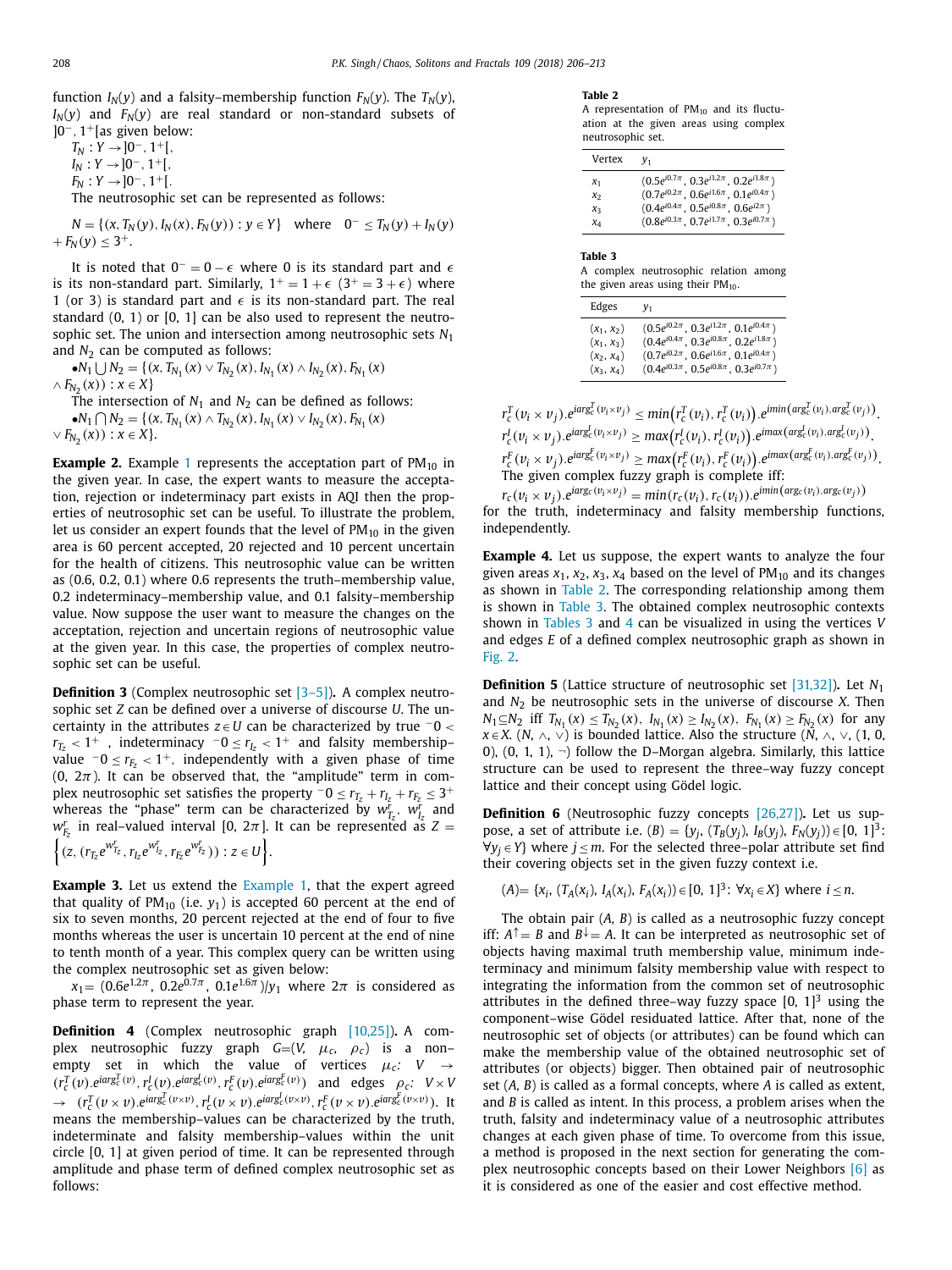#### **Table 4**

<span id="page-3-0"></span>

| A proposed algorithm for building the complex neutrosophic concept lattice. |  |  |  |
|-----------------------------------------------------------------------------|--|--|--|
|-----------------------------------------------------------------------------|--|--|--|

| Input: A three–way complex fuzzy context $K=(X, Y, R)$                                 |
|----------------------------------------------------------------------------------------|
| where $ X =n$ , $ Y =m$ .                                                              |
| Output: The set of three–way complex fuzzy concepts                                    |
| 1. Find the maximal covering attributes for the objects set $(X)$ using $(\uparrow)$ : |

- $\hspace{-1.2cm} \text{(i)} \hspace{-1.2cm} \left(x_{i}, \left(r_{R_{x_{i}}}e^{w_{f_{x_{i}}}} , r_{L_{x_{i}}}e^{w_{f_{x_{i}}}} , r_{E_{x_{i}}}e^{w_{f_{S_{i}}}}\right)\right)^{\uparrow} = \left(y_{j}, \left(r_{R_{y_{j}}}e^{w_{f_{y_{j}}}} , r_{L_{y_{j}}}e^{w_{f_{y_{j}}'}} , r_{F_{y_{j}}}e^{w_{f_{S_{j}}}}\right)\right) \hspace{-1.2cm}$
- (ii) Compute the neutrosophic membership-value for the obtained attributes:  $\min(y_j, r_{T_{y_j}}e^{w_{T_{x_j}}^r})$  for true membership,
	- max  $(y_j, r_{I_{y_j}}e^{wt_{y_j}})$  for indeterminacy membership,
	- $\max (y_j, r_{\mathit{F}_y} e^{w_{\mathit{F}_y}^r})$  for false membership,
- (iii) Apply the operator  $(\downarrow)$  on the obtained attribute set:

$$
\left(y_j, \, (r_{R_{y_j}}e^{w_{y_j}^r}, \, r_{I_{y_j}}e^{w_{J_{y_j}}^r}, \, r_{F_{y_j}}e^{w_{F_{y_j}}^r})\right)^\downarrow = \left(x_i, \, (r_{R_{x_i}}e^{w_{T_{x_i}}^r}, \, r_{I_{x_i}}e^{w_{x_{x_i}}^r}, \, r_{F_{x_i}}e^{w_{F_{x_i}}^r})\right)
$$

- (iv) This gives first complex neutrosophic concept (*A, B*).
- 2. Find its Lower Neighbor:
- 3. **for** (*k*=0 to *m*)
	- $Y_k = Y y_j$  where *j*,  $k \le m$
	- (i). New attribute set:  $y_k = \{y_i, y_k\}$
	- (ii). Set maximal acceptance for the complex neutrosophic attributes
	- i.e. Amplitude =  $(1.0, 0.0, 0.0)$  and Phase= $(0, 2\pi)$

(iii). Apply the operator 
$$
(\downarrow)
$$
 on the attributes

$$
\left(y_j, \, (r_{R_{y_j}}e^{w_{\tilde{b}_{y_j}}^r}, r_{I_{y_j}}e^{w_{\tilde{b}_{y_j}}^r}, r_{\tilde{b}_{y_j}}e^{w_{\tilde{b}_{y_j}}^r})\right)^\downarrow = \left(x_i, \, (r_{R_{x_i}}e^{w_{\tilde{b}_{x_i}}^r}, r_{I_{x_i}}e^{w_{\tilde{b}_{x_i}}^r}, r_{\tilde{b}_{x_i}}e^{w_{\tilde{b}_{x_i}}^r})\right)
$$

- (iv). Compute the membership of the obtained objects using Step 1 (ii):
- (v). Apply the operator (↑) on the constituted set of objects:

$$
\Big(x_{i}, \, (r_{R_{x_{i}}} \, e^{w_{T_{X_{i}}}^r}, r_{I_{x_{i}}} \, e^{w_{x_{x_{i}}}^r}, r_{F_{x_{i}}} \, e^{w_{F_{x_{i}}}^r})\Big)^\uparrow \, = \, \Big(y_{j}, \, (r_{R_{y_{j}}} \, e^{w_{T_{y_{j}}}^r}, r_{I_{y_{j}}} \, e^{w_{I_{y_{j}}}^r}, r_{F_{y_{j}}} \, e^{w_{F_{y_{j}}}^r})\Big).
$$

- (vi). Compute the membership of obtained attributes as per Step 1 (ii). End **for**.
- 4. Distinct Lower Neighbor is considered as Next Neighbor.
- 5. Similarly, generate all the Next Neighbor using uncovered attributes.
- 6. Build the complex neutrosophic concept lattice for knowledge extraction.



**Fig. 2.** A three–way complex neutrosophic graph visualization of [Tables](#page-2-0) 2 and [3.](#page-2-0)

## **3. A proposed method for generating the complex neutrosophic concept**

Generating the complex neutrosophic concepts is addressed as one of the major issues for precise analysis of complex data sets based on its acceptation, rejection, and uncertain regions. To deal with this problem recently subset based algorithms are introduced to handle the neutrosophic context  $[25-28]$ . This paper focuses on generating the complex neutrosophic concepts based on their Lower neighbor algorithm. One of the most suitable reason behind this method is that it provides an easier way to understand the concept generation when compared to other algorithms. The steps of the proposed method are as follows:

Step (1) The first complex neutrosophic concepts can be investigated by exploring all the objects set ↑ i.e.

$$
\begin{pmatrix} x_i, (r_{R_{x_i}}e^{w_{T_{x_i}}^r}, r_{I_{x_i}}e^{w_{I_{x_i}}^r}, r_{F_{x_i}}e^{w_{F_{x_i}}^r}) \\ = \left(y_j, (r_{R_{y_j}}e^{w_{I_{y_j}}^r}, r_{I_{y_j}}e^{w_{I_{y_j}}^r}, r_{F_{y_j}}e^{w_{F_{y_j}}^r})\right). \end{pmatrix}
$$

The membership–value for the complex neutrosophic set of attributes can be computed as follows:

#### Amplitude:

min  $(y_j, r_{T_{y_j}})$  for true membership, max  $(y_j, r_{I_{y_j}})$  for indeterminacy membership, max  $(y_j, r_{F_y})$  for false membership,

#### Phase term:

min 
$$
(y_j, e^{w_{f_{x_j}}^r})
$$
 for true phase term,  
max  $(y_j, e^{w_{f_{y_j}}^r})$  for indeterminacy phase term.  
max  $(y_j, e^{w_{f_{y_j}}^r})$  for false phase term.

Step (2) The Lower Neighbor of the complex fuzzy concepts generated at Step (1) can be investigated using uncovered attributes i.e.:  $y_k = Y - y_j$  where  $j \le m$  and  $k \le m$ .

Step (3) The obtained complex neutrosophic set of attributes set can be explored using the Galois connection  $(\downarrow)$  on Amplitude =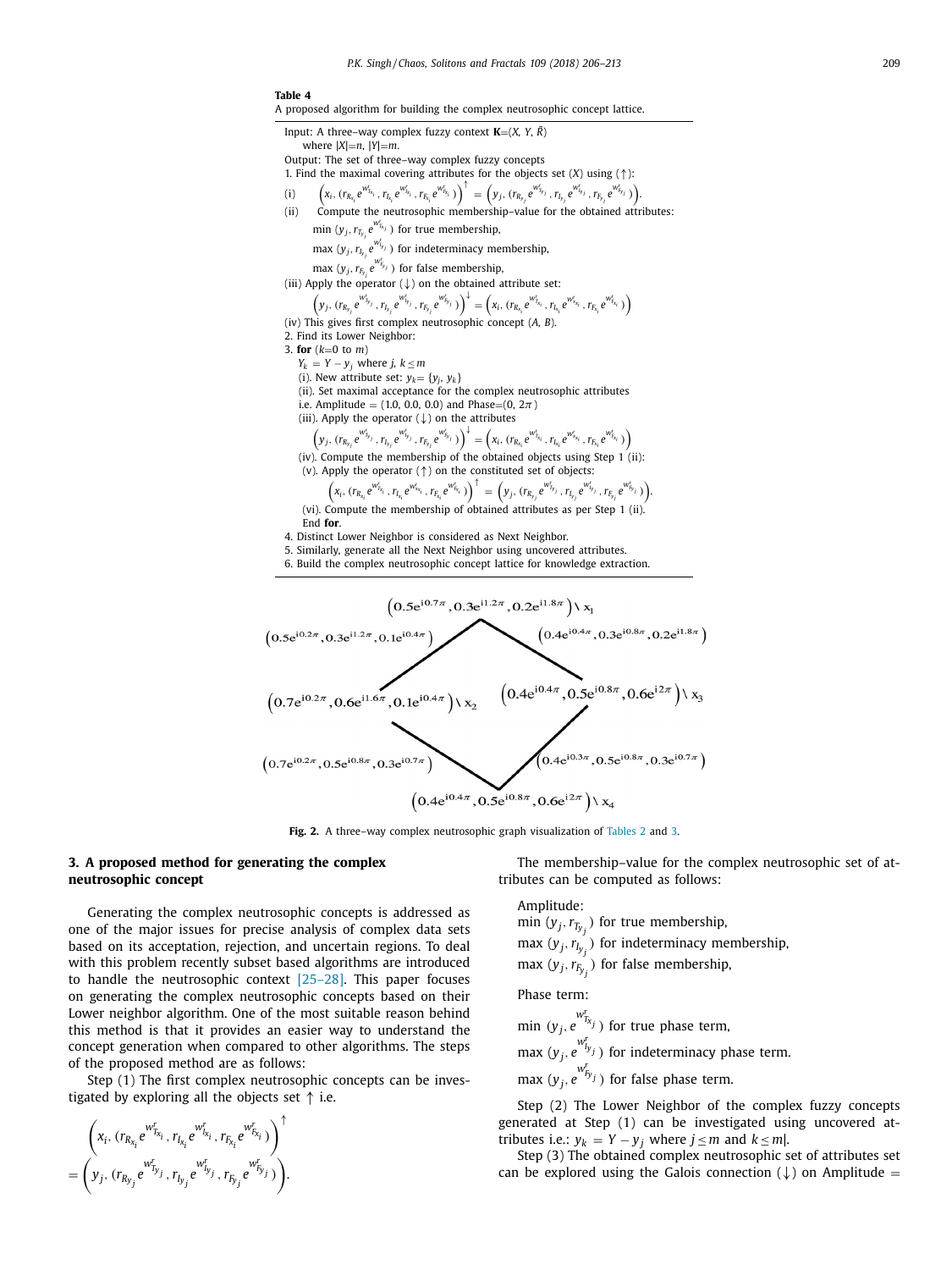<span id="page-4-0"></span>(1.0, 0.0, 0.0) and Phase=(0,  $2\pi$ ) term. The covering objects set can be found by  $(\downarrow)$  as follows:

↓

$$
\left(y_j, (r_{R_{y_j}}e^{w_{T_{y_j}}^r}, r_{I_{y_j}}e^{w_{I_{y_j}}^r}, r_{F_{y_j}}e^{w_{F_{y_j}}^r})\right) = \left(x_i, (r_{R_{x_i}}e^{w_{T_{x_i}}^r}, r_{I_{x_i}}e^{w_{x_i}}^r, r_{F_{x_i}}e^{w_{F_{x_i}}^r})\right).
$$

Compute the membership–values for the obtained objects: Amplitude:

min  $(x_i, r_{T_{x_i}})$  for true membership,  $\max(x_i, r_{I_{x_i}})$  for Indeterminacy membership,  $max(x_i, r_{F_{X_i}})$  for false membership,

Phase term:

 $\min$  ( $x_i$ ,  $e^{wt_{T_{x_i}}^r}$ ) for true phase term,  $\max\left(x_i, e^{w_{I_{X_i}^r}}\right)$  for indeterminacy phase term.  $\max$  ( $x_i$ ,  $e^{w_{E_{x_i}}^r}$ ) for false phase term.

Step (4). Apply the up operator  $\uparrow$  on the constituted objects set:

$$
\begin{aligned} & \Big( x_i, \, (r_{R_{X_i}}e^{w_{I_{X_i}}} , \, r_{I_{X_i}}e^{w_{X_{X_i}}} , \, r_{I_{X_i}}e^{w_{I_{X_i}}} \big) \Big)^{\uparrow} \\ & = \Big( y_j, \, (r_{R_{y_j}}e^{w_{I_{y_j}}} , \, r_{I_{y_j}}e^{w_{I_{y_j}}} , \, r_{I_{y_j}}e^{w_{I_{y_j}}} \big) \Big) . \end{aligned}
$$

Compute the neutrosophic membership–value for the obtained attributes:

Amplitude:

min  $(y_j, r_{T_{y_j}})$  for true membership, max (*yj*,*rIy <sup>j</sup>* ) for indeterminacy membership, max  $(y_j, r_{F_{y_j}})$  for false membership,

Phase term:

 $\min (y_j, e^{w_{T_{x_j}}^r})$  for true phase term,  $\max\left(y_j, e^{w_{I_y}^r}\right)$  for indeterminacy phase term,

 $\max_{y_j, e} \left( y_{j, e}^{w_{f_y^r}^r} \right)$  for false phase term.

Step (5) The obtained pair of complex neutrosophic set of objects and attributes (*A, B*) represents the Lower Neighbor of given concept. The distinct Lower Neighbors having maximal acceptance of complex neutrosophic membership value while integrating the information among objects and attributes set can be considered as Next Neighbor.

Step (6) Similarly, all the complex neutrosophic concepts can be discovered using the uncovered attributes.

Step (7) The complex neutrosophic concepts lattice can be build using their Next Neighbor.

Step (8) Extract some of the meaningful information from the obtained lattice. The pseudo code for the proposed algorithm is shown in [Table](#page-3-0) 4.

**Complexity**: Let us suppose, the number of objects and the number of attributes in the given three–way complex fuzzy context is *n* and *m*, respectively. To discover the Lower Neighbor of three–way complex fuzzy attributes takes  $O(n^3.m)$  time complexity for the amplitude and phase term, respectively. The removal of similar Lower Neighbor takes at most O(*n*3∗*m*3) time complexity for the amplitude and phase term, independently. This computation gives the proposed method takes O(|*C*|.*n*6.*m*6) where, *C* is Lower Neighbor. In this way the proposed method shown in [Table](#page-3-0) 4 takes less computation when compared to any of the available approaches for processing the complex neutrosophic data sets.

#### **Table 5**

A truth complex membership value for the  $PM_{10}$ ,  $PM_{2.5}$  and  $NO_2$ .

|       | $y_1$             | y <sub>2</sub>   | $v_{3}$          |
|-------|-------------------|------------------|------------------|
| $x_1$ | $0.5e^{i0.7\pi}$  | $0.8e^{i1.7\pi}$ | $0.4e^{i0.4\pi}$ |
| Xэ    | $0.3e^{i0.5\pi}$  | $0.4e^{i0.3\pi}$ | $0.5e^{i0.4\pi}$ |
| X٦    | $0.4e^{i1.5\pi}$  | $0.6e^{i1.6\pi}$ | $0.3e^{i0.5\pi}$ |
| XΔ    | 0.4 $e^{i0.2\pi}$ | $0.2e^{i0.9\pi}$ | $0.7e^{i1.2\pi}$ |

#### **Table 6**

An indeterminacy complex membership value for the  $PM_{10}$ ,  $PM_{2.5}$  and  $NO_2$ .

|                | $y_1$             | $y_2$             | v <sub>3</sub>   |
|----------------|-------------------|-------------------|------------------|
| $x_1$          | $0.3e^{i1.6\pi}$  | 0.7 $e^{i1.1\pi}$ | $0.5e^{i0.2\pi}$ |
| x <sub>2</sub> | $0.5e^{i1.3\pi}$  | 0.1 $e^{i0.8\pi}$ | $0.4e^{i1.4\pi}$ |
| $\chi_{\rm R}$ | $0.6e^{i 1.9\pi}$ | $0.6e^{i1.2\pi}$  | $0.3e^{i1.4\pi}$ |
| $x_4$          | $0.7e^{i0.2\pi}$  | 0.1 $e^{i0.5\pi}$ | $0.2e^{i0.7\pi}$ |

# **4. Complex neutrosophic concept lattice in context of AQI measurement**

Recently, Singh [\[25–28\]](#page-7-0) has paid attention towards analysis of uncertainty in data beyond the unipolar [\[23\]](#page-7-0) or bipolar fuzzy space [\[22\].](#page-7-0) In this process, a major problem was addressed when the uncertainty and vagueness in the attributes changes at each given phase of time. In this case, characterization of uncertainty based on its acceptation, rejection and uncertain regions is computationally expensive tasks. One of the most suitable example to understand this situation is Air Quality Index. It used to change each phase of time which effect the human life directly in India. $3$  Hence it is a major problem for the researchers to measure the pattern of AQI to control or reduce its effect on human life via providing some guidelines. To deal with this type of data sets recently one of the researcher tried to measure the uncertainty and its fluctuations based on its acceptation, rejection and uncertain part [3– 5]. This method gives a way to [characterize](#page-7-0) the complex data set based on its truth, falsity and indeterminacy–membership–values, independently with their periodic phase of time in the graphs [\[10\].](#page-7-0) This paper put forward effort to extract some meaningful pattern in the complex neutrosophic data sets using the properties of applied lattice theory as shown previously  $[26,27]$ . To achieve this goal, the current paper introduces a method in [Section](#page-3-0) 3 for discovery of complex neutrosophic concepts based on properties of Next Neighbor algorithm as shown in [Table](#page-3-0) 4. To illustrate the proposed method one of the real–life examples for measuring the changes in AQI and its pattern is illustrated below:

**Example 5.** Let us suppose, an expert wants to analyze the Air Quality Index (AQI) of four geographical regions  $(x_1, x_2, x_3, x_4)$  $x_4$ ) based on periodic changes in several parameters like PM<sub>10</sub>, PM<sub>2.5</sub>, NO<sub>2</sub>, Carbon monoxide (*Co*), Lead (*Pb*), Ozone ( $O_3$ ), Sulphur dioxide( $So<sub>2</sub>$ ), Ammonia ( $NH<sub>3</sub>$ ) etc.<sup>4</sup> To illustrate the proposed method first three parameters  $PM_{10}$  ( $y_1$ ),  $PM_{2,5}$  ( $y_2$ ),  $NO_2$  ( $y_3$ ) is considered in this paper. The expert can write the changes in the level of these parameters at the given year based on acceptation, rejection and indeterminacy regions as shown in Tables 5–7, respectively. [Table](#page-6-0) 8 represents the compact form of these contexts using the properties of complex neutrosophic sets. It can be called as three–way complex fuzzy context which is central notion of this paper. To understand the entries in [Table](#page-6-0) 8 let us suppose:  $\tilde{R}_{(x_1,y_1)}$  $=$ (0.5*e*<sup>i0.7π</sup>, 0.3*e*<sup>i1.6π</sup>, 0.3*e*<sup>i1.4π</sup>). This entry shows that the saturation

<sup>3</sup> [http://indianexpress.com/article/india/india-news- india/](http://indianexpress.com/article/india/india-news-india/delhi-air-pollution-smog-health-effects-3739848/)

delhi-air-pollution-smog-health-effects-3739848/.

<sup>4</sup> [https://www.dpcc.delhigovt.nic.in/indexdup.php.](https://www.dpcc.delhigovt.nic.in/indexdup.php)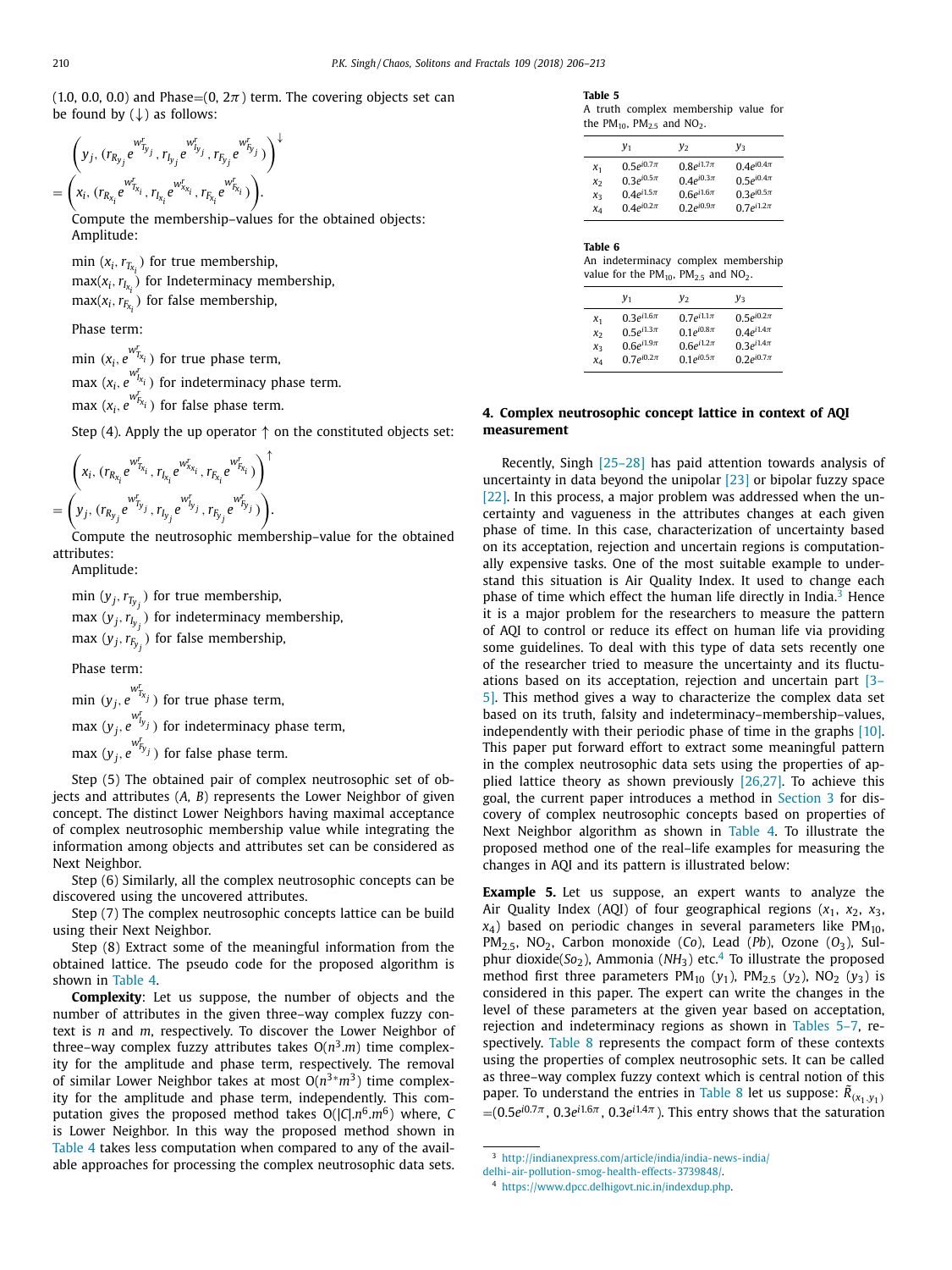<span id="page-5-0"></span>**Table 7** A falsity complex membership value for the  $PM_{10}$ ,  $PM_{2.5}$  and  $NO_2$ .

|               | $y_1$                                 | $y_2$                                | v <sub>3</sub>                        |
|---------------|---------------------------------------|--------------------------------------|---------------------------------------|
| $x_1$         | 0.3 $e^{i1.4\pi}$<br>$0.4e^{i1.3\pi}$ | $0.2e^{i0.5\pi}$<br>$0.4e^{i1.7\pi}$ | 0.4 $e^{i0.7\pi}$<br>$0.3e^{i0.5\pi}$ |
| $x_{2}$<br>X٦ | $0.5e^{i0.2\pi}$                      | $0.8e^{i0.9\pi}$                     | $0.4e^{i1.5\pi}$                      |
| $x_4$         | $0.2e^{i0.5\pi}$                      | 0.9 $e^{i1.9\pi}$                    | $0.4e^{i0.2\pi}$                      |
|               |                                       |                                      |                                       |



**Fig. 3.** The three–way complex neutrosophic line diagram build at Step 2 using the proposed algorithm.

values of  $PM_{10}$  is 50 percent acceptable in third to fourth months, 30 percent unacceptable in ninth to tenth months whereas it is 30 percent unpredictable in sixth to the seventh month of the given year. Similarly, other entries of three–way complex fuzzy matrix can be interpreted. Fig. 3 represents its graphical visualization using the proposed method.

**Step 1.** The proposed algorithm shown in Section [3](#page-3-0) starts the investigation for three–way complex fuzzy concepts using those attributes which covers the objects set maximally. The attribute which covers objects set maximally i.e.  $\{(1.0, 1.0)/x_1 +$  $(1.0, 1.0)/x_2 + (1.0, 1.0)/x_3 + (1.0, 1.0)/x_4$  can be found using the operator (↑) as shown below:

 $\{(1.0e^{i2\pi}, 0.0e^{i2\pi}, 0.0e^{i2\pi})/x_1 + (1.0e^{i2\pi}, 0.0e^{i2\pi}, 0.0e^{i2\pi})/x_2\}$  $+(1.0e^{i2\pi}, 0.0e^{i2\pi}, 0.0e^{i2\pi})/x_3 + (1.0e^{i2\pi}, 0.0e^{i2\pi}, 0.0e^{i2\pi})/x_4$  $= { (0.3e^{i0.4\pi}, 0.7e^{i1.9\pi}, 0.5e^{i1.3\pi})/y_1 + (0.2e^{i0.3\pi}, 0.7e^{i1.2\pi})}$  $0.7e^{i1.9\pi}$   $/\gamma_2 + (0.3e^{i0.4\pi}, 0.5e^{i1.4\pi}, 0.4e^{i1.5\pi})/\gamma_3$ .

Now, apply the operator ↓ to find maximal vague set of objects while integrating the information from these constitutes attributes as given below:

 $\{(0.3e^{i0.4\pi}, 0.7e^{i1.9\pi}, 0.5e^{i1.3\pi})/y_1 + (0.2e^{i0.3\pi}, 0.7e^{i1.2\pi}, 0.7e^{i1.9\pi})/$  $y_2$  + (0.3*e*<sup>*i*0.4π</sup>, 0.5*e*<sup>*i*1.4π</sup>, 0.4*e*<sup>*i*1.5π</sup>)/ $y_3$ }↓ =  $\{(1.0e^{i2\pi}, 0.0e^{i2\pi}, 0.0e^{i2\pi})/$  $x_1 + (1.0e^{i2\pi}, 0.0e^{i2\pi}, 0.0e^{i2\pi})/x_2 + (1.0e^{i2\pi}, 0.0e^{i2\pi}, 0.0e^{i2\pi})/x_3 +$  $(1.0e^{i2\pi}, 0.0e^{i2\pi}, 0.0e^{i2\pi})/x_4$ .

It provides following three–way complex neutrosophic concepts: 1. Extent:

 $\{(1.0e^{i2\pi}, 0.0e^{i2\pi}, 0.0e^{i2\pi})/x_1 + (1.0e^{i2\pi}, 0.0e^{i2\pi}, 0.0e^{i2\pi})/x_2 +$  $(1.0e^{i2\pi}, 0.0e^{i2\pi}, 0.0e^{i2\pi})/x_3 + (1.0e^{i2\pi}, 0.0e^{i2\pi}, 0.0e^{i2\pi})/x_4)$ 

Intent:

 $\{(0.3e^{i0.4\pi}, 0.7e^{i1.9\pi}, 0.5e^{i1.3\pi})/y_1 + (0.2e^{i0.3\pi}, 0.7e^{i1.2\pi}, 0.7e^{i1.9\pi})/y_2\}$  $y_2$  + (0.3*e*<sup>*i*0.4π</sup>, 0.5*e*<sup>*i*1.4π</sup>, 0.4*e*<sup>*i*1.5π</sup>)/*y*<sub>3</sub>}

**Step 2.** The Lower Neighbors of concepts shown in Step 1 can be found as follows:

**(i)**  $\{(0.3e^{i0.4\pi}, 0.7e^{i1.9\pi}, 0.5e^{i1.3\pi})/y_1 + (0.2e^{i0.3\pi}, 0.7e^{i1.2\pi},$  $(0.7e^{i1.9\pi})/y_2 + (0.3e^{i0.4\pi}, 0.5e^{i1.4\pi}, 0.4e^{i1.5\pi})/y_3$  $\cup \big\{ (1.0e^{i2\pi}, 0.0e^{i2\pi}, 0.0e^{i2\pi})/y_1 \big\}.$ 



**Fig. 4.** A three–way complex neutrosophic concept lattice generated from [Table](#page-6-0) 8.

It provides  $\{(1.0e^{i2\pi}, 0.0e^{i2\pi}, 0.0e^{i2\pi})/y_1 + (0.2e^{i0.3\pi}, 0.7e^{i1.2\pi},\}$  $(0.7e^{i1.9\pi})/v_2 + (0.3e^{i0.4\pi}, 0.5e^{i1.4\pi}, 0.4e^{i1.5\pi})/v_3$ .

**(ii)**  $\{(0.3e^{i0.4\pi}, 0.7e^{i1.9\pi}, 0.5e^{i1.3\pi})/y_1 + (0.2e^{i0.3\pi}, 0.7e^{i1.2\pi},$  $0.7e^{i1.9\pi}$  $)/y_2 + (0.3e^{i0.4\pi}, 0.5e^{i1.4\pi}, 0.4e^{i1.5\pi})/y_3$ 

 $\cup \{(1.0e^{i2\pi}, 0.0e^{i2\pi}, 0.0e^{i2\pi})/y_2\}.$ It provides:  $\{(0.3e^{i0.4\pi}, 0.7e^{i1.9\pi}, 0.5e^{i1.3\pi})/v_1 +$  $(1.0e^{i2\pi}, 0.0e^{i2\pi}, 0.0e^{i2\pi})/y_2 + (0.3e^{i0.4\pi}, 0.5e^{i1.4\pi}, 0.4e^{i1.5\pi})/y_3$ .

**(iii)**  $\{(0.3e^{i0.4\pi}, 0.7e^{i1.9\pi}, 0.5e^{i1.3\pi})/y_1 + (0.2e^{i0.3\pi}, 0.7e^{i1.2\pi},$  $(0.7e^{i1.9\pi})/v_2 + (0.3e^{i0.4\pi}, 0.5e^{i1.4\pi}, 0.4e^{i1.5\pi})/v_3$ 

 $\cup \{(1.0e^{i2\pi}, 0.0e^{i2\pi}, 0.0e^{i2\pi})/y_3\}.$ It provides:  $\{(0.3e^{i0.4\pi}, 0.7e^{i1.9\pi}, 0.5e^{i1.3\pi})/y_1 +$  $(0.2e^{i\hat{0} \cdot 3\pi}, 0.7e^{i\hat{1} \cdot 2\pi}, 0.7e^{i\hat{1} \cdot 9\pi})/y_2 + (1.0e^{i2\pi}, 0.0e^{i2\pi}, 0.0e^{i2\pi})/y_3$ 

Now following Lower Neighbor can be generated from above obtained complex neutrosophic attribute using the Galois connection (as illustrated in Step 1):

2. Extent:

 ${(0.5e^{i0.7\pi}, 0.3e^{i1.6\pi}, 0.3e^{i1.4\pi})}/{x_1+(0.3e^{i0.5\pi}, 0.5e^{i0.4\pi}, 0.4e^{i1.3\pi})}/{x_2+}$  $(0.4e^{i1.5\pi}, 0.6e^{i1.9\pi}, 0.5e^{i0.2\pi})/x_3 + (0.4e^{i0.2\pi}, 0.7e^{i0.2\pi}, 0.2e^{i0.5\pi})/x_4$ 

Intent:

 $\{(1.0e^{i2\pi}, 0.0e^{i2\pi}, 0.0e^{i2\pi})/y_1 + (0.2e^{i0.3\pi}, 0.7e^{i1.2\pi}, 0.9e^{i1.4\pi})/y_2 +$  $(0.3e^{i0.4\pi}, 0.5e^{i1.4\pi}, 0.4e^{i1.5\pi})/v_3\}$ 

3. Extent:  $\{(0.8e^{i1.7\pi}, 0.7e^{i1.1\pi}, 0.2e^{i0.5\pi})/x_1 +$ 

 $(0.4e^{i0.3\pi}, 0.1e^{i0.8\pi}, 0.4e^{i1.7\pi})/x_2 + (0.6e^{i1.6\pi}, 0.6e^{i1.2\pi}, 0.8e^{i0.9\pi})/$  $x_3 + (0.2e^{i0.9\pi}, 0.1e^{i0.5\pi}, 0.9e^{i1.9\pi})/x_4$ 

Intent:  $\{(0.3e^{i0.4\pi}, 0.7e^{i1.9\pi}, 0.5e^{i1.3\pi})/y_1 +$ 

 $(1.0e^{i2\pi}, 0.0e^{i2\pi}, 0.0e^{i1.9\pi})/y_2 + (0.3e^{i0.4\pi}, 0.5e^{i1.4\pi}, 0.4e^{i1.5\pi})/y_3$ 4. Extent:  $\{(0.4e^{i0.4\pi}, 0.5e^{i0.2\pi}, 0.4e^{i0.7\pi})/x_1 +$ 

 $(0.5e^{i0.4\pi}, 0.4e^{i1.4\pi}, 0.3e^{i0.5\pi})/x_2 + (0.3e^{i0.5\pi}, 0.3e^{i1.4\pi}, 0.4e^{i1.5\pi})/x_1$ 

 $x_3 + (0.7e^{i1.2\pi}, 0.2e^{i0.7\pi}, 0.4e^{i0.2\pi})/x_4$ 

Intent:  $\{(0.3e^{i0.4\pi} \cdot 0.7e^{i1.9\pi} \cdot 0.5e^{i1.3\pi})/v_1 +$ 

$$
(0.2e^{i0.3\pi}, 0.7e^{i1.2\pi}, 0.7e^{i1.9\pi})/y_2 + (1.0e^{i2\pi}, 0.0e^{i2\pi}, 0.0e^{i2\pi})/y_3
$$

It can be observed that each of the obtained Lower Neighbors are distinct. In this case, each of them can be considered as Next Neighbor as shown in Fig. 4.

**Step 3** Similarly, following concepts can be generated using the Next Neighbor of concept generated at Step 2:

5. Extent:  $\{(0.5e^{i0.7\pi}, 0.7e^{i1.6\pi}, 0.3e^{i1.4\pi})/x_1 +$ 

- $(0.3e^{i0.3\pi}, 0.5e^{i0.8\pi}, 0.4e^{i1.7\pi})/x_2 + (0.4e^{i1.5\pi}, 0.6e^{i1.9\pi}, 0.8e^{i0.9\pi})/$
- $x_3 + (0.2e^{i0.2\pi}, 0.7e^{i0.5\pi}, 0.9e^{i1.4\pi})/x_4$
- Intent:  $\{(1.0e^{i2\pi}, 0.0e^{i2\pi}, 0.0e^{i2\pi})/y_1 +$
- $(1.0e^{i2\pi}, 0.0e^{i2\pi}, 0.0e^{i2\pi})/y_2 + (0.3e^{i0.4\pi}, 0.5e^{i1.4\pi}, 0.4e^{i1.5\pi})/y_3$ 6. Extent:  $\{(0.4e^{i0.4\pi}, 0.5e^{i1.6\pi}, 0.4e^{i1.4\pi})/x_1 +$

 $(0.3e^{i0.4\pi}, 0.5e^{i1.4\pi}, 0.4e^{i1.3\pi})/x_2 + (0.3e^{i0.5\pi}, 0.6e^{i1.9\pi}, 0.8e^{i1.5\pi})/x_1$ 

$$
x_3+(0.4e^{i0.2\pi},0.7e^{i0.7\pi},0.9e^{i1.9\pi})/x_4\}
$$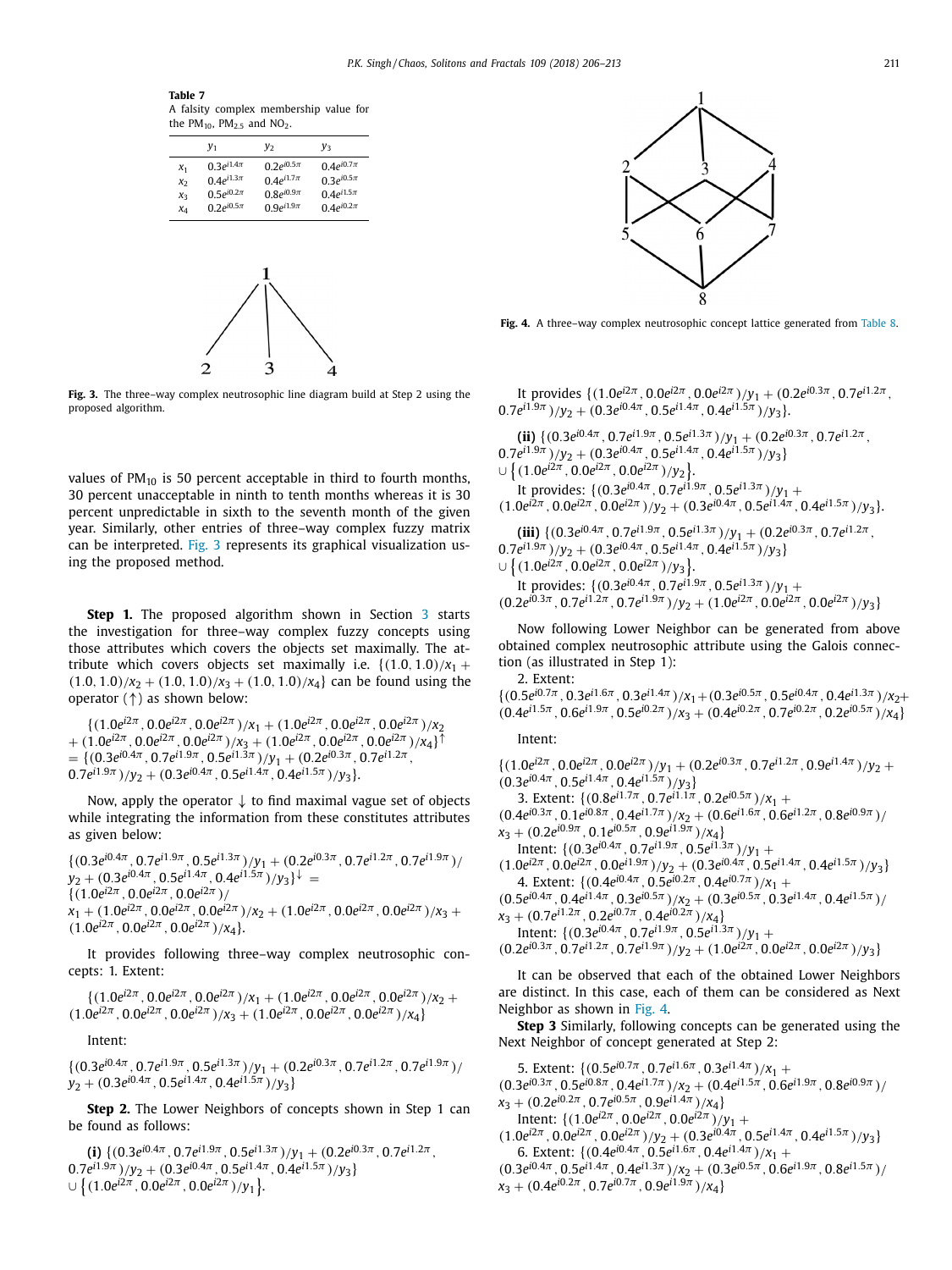<span id="page-6-0"></span>**Table 8**

A complex neutrosophic context representation of [Tables](#page-4-0) 5–7.

|       | y <sub>1</sub>                                     | y2                                                 | yз                                                |
|-------|----------------------------------------------------|----------------------------------------------------|---------------------------------------------------|
| $x_1$ | $(0.5e^{i0.7\pi}, 0.3e^{i1.6\pi}, 0.3e^{i1.4\pi})$ | $(0.8e^{i1.7\pi}, 0.7e^{i1.1\pi}, 0.2e^{i0.5\pi})$ | $(0.4e^{i0.4\pi}, 0.5^{i0.2\pi}, 0.4e^{i0.7\pi})$ |
| X2    | $(0.3e^{i0.5\pi}, 0.5e^{i0.4\pi}, 0.4e^{i1.3\pi})$ | $(0.4e^{i0.3\pi}, 0.1e^{i0.8\pi}, 0.4e^{i1.7\pi})$ | $(0.5e^{i0.4\pi}, 0.4^{i1.4\pi}, 0.3e^{i0.5\pi})$ |
| X٦    | $(0.4e^{i1.5\pi}, 0.6e^{i1.9\pi}, 0.5e^{i0.2\pi})$ | $(0.6e^{i1.6\pi}, 0.6e^{i1.2\pi}, 0.8e^{i0.9\pi})$ | $(0.3e^{i0.5\pi}, 0.3i^{1.4\pi}, 0.4e^{i1.5\pi})$ |
| XΔ    | $(0.4e^{i0.2\pi}, 0.7e^{i0.2\pi}, 0.2e^{i0.5\pi})$ | $(0.2e^{i0.9\pi}, 0.1e^{i0.5\pi}, 0.9e^{i1.9\pi})$ | $(0.7e^{i1.2\pi}, 0.2^{i0.7\pi}, 0.4e^{i0.2\pi})$ |

**Table 9**

Significant distinction of the proposed method when compared to other approaches.

|                 | Complex<br>fuzzy set<br>[29, 30] | Complex vague<br>set [25]<br>$[24 - 35]$ | Complex<br>neutrosophic set<br>[2,10] | Proposed<br>method |
|-----------------|----------------------------------|------------------------------------------|---------------------------------------|--------------------|
| Domain          | Universe of                      | Universe of                              | Universe of                           | Universe of        |
|                 | Discourse                        | Discourse                                | Discourse                             | Discourse          |
| Co-domain       | Three-polar                      | Three–polar                              | Unit                                  | Three-polar        |
|                 | Single-valued                    | Interval-valued                          | circle                                | circle             |
| True-region     | [0, 1]                           | [0, 1]                                   | [0, 1]                                | [0, 1]             |
| False-region    | [0, 1]                           | [0, 1]                                   | $[-1, 0)$                             | [0, 1]             |
| Uncertain       | [0, 1]                           | [0, 1]                                   | 1-true                                | [0, 1]             |
| regions         |                                  |                                          | -false                                |                    |
| Amplitude       | Yes                              | Yes                                      | Yes                                   | Yes                |
| term            |                                  |                                          |                                       |                    |
| Phase           | No                               | No                                       | Yes                                   | Yes                |
| term            |                                  |                                          |                                       |                    |
| Pattern         | Yes                              | Yes                                      | Yes                                   | Yes                |
| Graph           | Yes                              | Yes                                      | No                                    | Yes                |
| Lattice         | Yes                              | Yes                                      | No                                    | Yes                |
| Methodology     | Subset                           | Subset                                   | $\delta$ -equal                       | Lower<br>Neighbor  |
| Time complexity | $O(2^m.n)$                       | $O(2^m.n)$                               | $O(2^m.n^2)$                          | $O( C , n^6, m^6)$ |

Intent:  $\{(1.0e^{i2\pi}, 0.0e^{i2\pi}, 0.0e^{i2\pi})/y_1 +$ 

$$
(0.2e^{i0.3\pi}, 0.7e^{i1.2\pi}, 0.7e^{i1.9\pi})/y_2 + (1.0e^{i2\pi}, 0.0e^{i2\pi}, 0.0e^{i2\pi})/y_3\}
$$
  
7. Extent: {(0.3e^{i0.4\pi}, 0.7e^{i1.1\pi}, 0.5e^{i0.7\pi})/x\_1 +

 $(0.4e^{i0.3\pi}, 0.5e^{i1.4\pi}, 0.4e^{i1.7\pi})/x_2 + (0.3e^{i0.5\pi}, 0.6e^{i1.2\pi}, 0.8e^{i1.5\pi})/x_1$  $x_3 + (0.2e^{i0.9\pi}, 0.2e^{i0.7\pi}, 0.9e^{i1.4\pi})/x_4$ 

- Intent:  $\{(0.3e^{i0.4\pi}, 0.7e^{i1.9\pi}, 0.5e^{i1.3\pi})/y_1 +$
- $(1.0e^{i2\pi}, 0.0e^{i2\pi}, 0.0e^{i2\pi})/y_2 + (1.0e^{i2\pi}, 0.0e^{i2\pi}, 0.0e^{i2\pi})/y_3$ 8. Extent:  $\{(0.4e^{i0.4\pi}, 0.7e^{i1.6\pi}, 0.4e^{i1.4\pi})/x_1 +$
- $(0.3e^{i0.3\pi}, 0.5e^{i1.4\pi}, 0.4e^{i1.7\pi})/x_2 + (0.3e^{i0.5\pi}, 0.6e^{i1.9\pi}, 0.8e^{i1.5\pi})/x_1$  $x_3 + (0.2e^{i0.2\pi}, 0.7e^{i0.7\pi}, 0.9e^{i1.9\pi})/x_4$

Intent:  $\{(1.0e^{i2\pi}, 0.0e^{i2\pi}, 0.0e^{i2\pi})/y_1 +$ 

 $(1.0e^{i2\pi}, 0.0e^{i2\pi}, 0.0e^{i2\pi})/y_2 + (1.0e^{i2\pi}, 0.0e^{i2\pi}, 0.0e^{i2\pi})/y_3$ 

It can be observed that the above generated three–way complex fuzzy concepts and their compact visualization is shown in [Fig.](#page-5-0) 4 using the properties of complex neutrosophic graph. This graph shows that concept 1 is most generalized concept whereas concept number 8 is most specialized concepts. The concept number 1 represents that each of the chosen regions has 20–30 percent acceptable saturation value for the  $PM_{10}$  in month of second to four months, 50–70 percent un–acceptable level in month of seventh to eighth whereas 40–70 percent uncertain from ninth to eleven months. In this case, the expert can refer to authorized government body for extra preparation in those months to reduce their health effects on the citizen. In a more precise way the expert may interpret the concept numbers 8. It represents that, the region  $x_1$  has 40 percent acceptance level of each parameter in the month of second, 70 percent un–acceptable level in the month of ninth whereas 40 percent unpredictable in the month of seventh. The region  $x_2$  has 30 percent acceptance level of each parameter in the month of first to second, 50 percent un–acceptable level in the month of eighth to ninth whereas 40 percent un–predictable in the month of ninth to tenth. The region  $x_3$  has 30 percent acceptance level of each parameter in the month of second to third, 60 percent un–acceptable level in the month of tenth to eleven, whereas 80 percent un–predictable in the month of ninth to tenth. The region *x*<sup>4</sup> has 20 percent acceptance level of each parameter in the month of first, 70 percent un–acceptable level in the month of third to fourth whereas 90 percent un–predictable in the month of tenth to eleven. It can be observed that, these extracted patterns are more helpful in controlling or measuring the effect of AQI on the health of citizens in those areas. This will help in reducing the level of AQI and its fluctuation in those particular months to the certain levels using following methods:

- 1. Controlling emission from coal based power station,
- 2. Controlling hospitals waste,
- 3. Controlling diesel vehicles,
- 4. Controlling road or building construction dust,
- 5. Controlling the old and private vehicles etc.

It is one of the major and significant advantages of the proposed method towards measuring the pattern of AQI and its reduction which will help to the society.

Table 9 shows that, the proposed method has several advantages while dealing with complex neutrosophic context when compared to recently introduced methods. One of the most significant output of the proposed method provides a compressed line diagram and graphical analytics of the given complex neutrosophic context  $O(|C| \cdot n^6 \cdot m^6)$  time complexity. However, the proposed method unable to provide a mechanism to incorporate the opinion of all experts in one model to refine the pattern at user required information granules. To overcome from this problem the author will focus on introducing connection of granular computing [\[46–48\]](#page-7-0) to refine the multi–valued neutrosophic [\[9,33\]](#page-7-0) contexts for multi–decision process [\[19,20,28\]](#page-7-0) at user required complex granulation.

#### **5. Conclusions and future research**

This paper aimed at measuring changes in complex fuzzy attributes and its pattern based on truth, false and indeterminacy membership–values at given phase of time using the properties of complex neutrosophic concept lattice. To achieve this goal, a